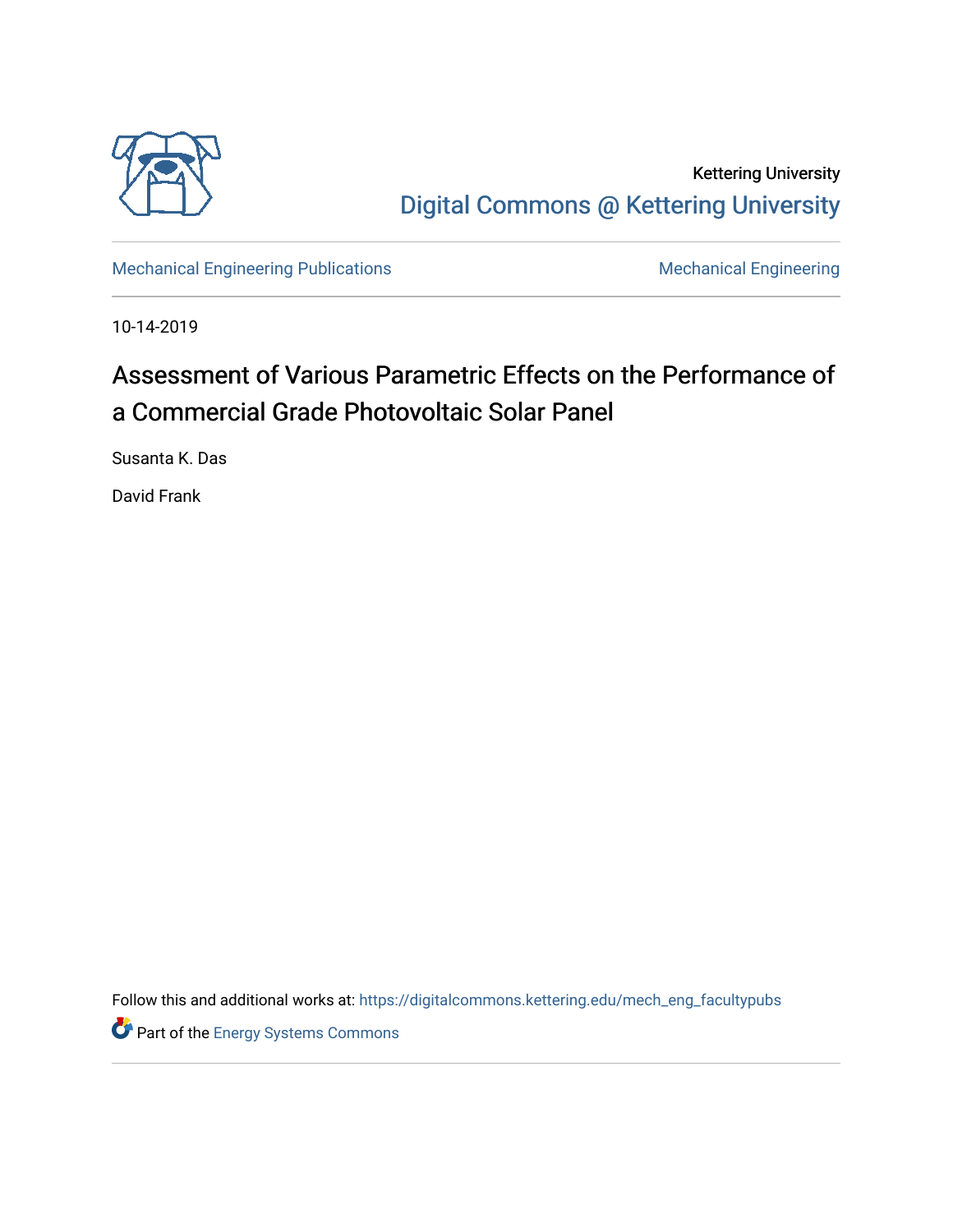## **Assessment of various parametric effects on the performance of a commercial grade photovoltaic solar panel**

*Susanta* K. Das,\* and *David* Frank

Department of Mechanical Engineering, Kettering University, 1700 University Avenue, Flint, MI 48504, USA.

**Abstract.** This paper presents the implementation of an integrated photovoltaic solar panel model which includes all the necessary parameters in order to simulate and analyze using Matlab/Simulink software. The integrated photovoltaic model is validated with Matlab/Simulink simulation for a commercially available 100W photovoltaic solar panel module. Using the commercial solar panel specifications, such as solar irradiation, panel temperature, etc. the integrated model solved with Matlab/Simulink returns an I-V and P-V performance characteristics under various conditions which enabled detailed analysis, assessment of parametric effect on the performance of the solar panel. According to the model simulation results for a commercial RNG-100D solar panel, it was found that panel performance was mostly affected by the variations of solar radiation/insolation, panel surface temperature, series resistance, shunt resistance and band gap energies of the semiconductor materials. The commercial solar panel simulation results show that a photovoltaic panel output power reduces as module temperature decreases. Taking the effect of sunlight irradiance and cell temperature into consideration, the output current and power characteristics of PV model are simulated and results can be optimized using the proposed model. The integrated model enables the dynamics of PV power system to be easily simulated, analyzed, and optimized.

#### **1 Introduction**

Increasing world population and rapid expansion of industrialization have put an excessive strain on the fossil fuel based energy supply chain. Fossil fuels such as gas, coal, oil and derivatives of oil account for over 80% of the world's primary energy consumption and out of which 58% is consumed by the transportation sector and rest are used to meet the electrical energy demand [1-3]. Continuous burning of fossil fuels resulted gradual depletion of natural fossil fuel reserve and pollute global climate due to emission of greenhouse gases which compelled policy makers to take action for reduced dependency on fossil fuels and look for renewable energy resources to meet the growing energy demand.

Solar energy is a renewable, environment friendly and inexhaustible source of energy. Moreover, solar energy has numerous direct or indirect advantages such as (i) it does not deplete natural resources, (ii) does not release harmful greenhouse gas emission into air and water or generates liquid or solid waste products, (iii) can accelerate rural or remote areas electrification in developing countries, (iv) may reduce transmission lines from electricity grids, (v) may rescue degraded land, (vi) may increase regional/national energy independence, (vii) may enhance diversification and security of energy and (viii) provide healthy environment by harnessing usable energy. Furthermore, solar ray or radiation is available virtually at any location on the entire earth surface [2-4]. The sun's average radiation intensity to the earth surface

is about  $1.35 \text{kW/m}^2$ . The solar power density within the diameter of the exposed surface area of the earth is  $178x10^6$  MW. The amount of solar energy can be harnessed from the entire surface of the earth is  $1.22 \times 10^{14}$  tons coal equivalent or  $0.814 \times 10^{14}$  tons of oil equivalent in one year. That is to say, the amount of incoming solar energy on the earth surface in one year is fifty times the known reserves of coal and 800 times the known oil reserves [8]. Hence, if solar energy can be harnessed and used in a proper way, it has the capacity to fulfil multiple times the energy demands of the world population. Since the solar being thousands of time larger as energy source than the present energy consumption rate in the world and hence it enables more and more research in the field of solar energy so that the present and future energy needs of the world can be met.

The solar energy is a dilute source of energy and its availability varies significantly with time and earth's surface location. Now the primary question arises as how to harness solar energy? One important way to convert solar radiation into useful electrical energy through the photovoltaic (PV) effect which is the emergence of an electric voltage between two electrodes attached to a solid or liquid system upon shining light onto the system [3-8]. Photovoltaic (PV) solar cell is basically a p-n junction fabricated in a thin wafer or layer of semiconductor. Usually semiconductor materials absorb a large part of the solar spectrum. As PV cell exposed to the sunlight, photons with energy greater than the bandgap energy of the semiconductor are absorbed and create

Corresponding author: sdas@kettering.edu

<sup>©</sup> The Authors, published by EDP Sciences. This is an open access article distributed under the terms of the Creative Commons Attribution License 4.0 (http://creativecommons.org/licenses/by/4.0/).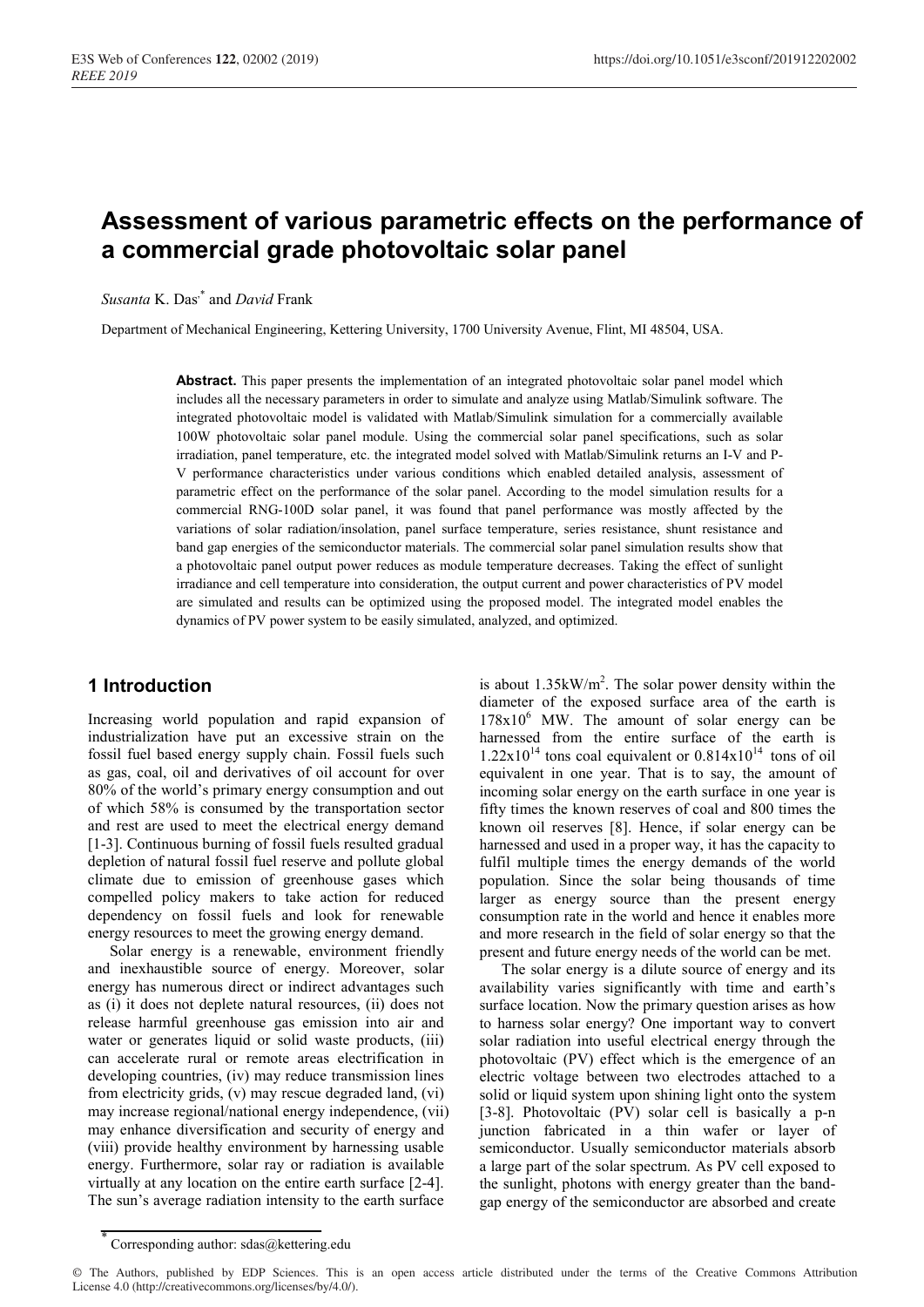some electron-hole pairs proportional to the incident irradiation. Under the influence of the internal electric fields of the p-n junction, these carriers are swept apart and create a photocurrent which is directly proportional to the incident radiation or solar insolation [4-6]. When the PV cell is short circuited, the current flows in the external circuit; when open circuited, the current is shunted internally by the intrinsic p-n junction diode. The characteristics of this diode therefore set the open circuit voltage characteristics of the PV cell [3-6]. Since a typical PV cell produces less than 2W at 0.5V, the PV cells must be connected in series configuration to form a PV module to produce required amount of power. A PV solar panel is a group of several PV modules those are electrically connected in series and parallel circuits to generate the required current and voltage to meet the power demand. Since a PV solar panel integrate current electronics, it is difficult to simulate and analyze the PV computational model which motivates to develop an integrated PV solar panel model. In this study, an integrated PV solar panel model has been developed and simulated the model using Matlab/Simulink package and conducted detailed assessment of the effects of various physical parameters on the performance of the PV solar panel.

#### **2. PV solar panel model and governing equations**

The actual photovoltaic solar panel is the result of combination of a group of photovoltaic cells arranged in series and parallel orientations with their protection devices and energy conversion unit as shown in the Figure 1.



**Fig. 1.** Schematic of PV cells with p-n junctions in a solar panel and solar energy production mechanism [9].

Hence, the equivalent circuit approach with resistances arranged in parallel and series can be used to develop an integrated computer model for simulation of the actual PV solar panel performance as shown in Fig. 2.



**Fig.2**. Schematic of equivalent circuit diagram representing PV solar panel [10].

Mathematical model equations of a PV cell has been studied for over past several decades to understand the PV cells I-V output characteristics [1-5] using equivalent circuit approach. As shown in Fig. 2, the equivalent circuit model consists of a photo current, a diode, a parallel resistor expressing a leakage current, and a series resistor describing an internal resistance to the current flow. The voltage-current characteristic equation of the PV solar cell can be written as [3-6]:

$$
I_{PV} = I_{PH} - I_S \left[ exp \left( \frac{q(V_{PV} + I_{PV}R_S)}{kT_c A} \right) - 1 \right] - \frac{(V_{PV} + I_{PV}R_S)}{R_{SH}} \tag{1}
$$

where  $I_{PV}$  is the cell current,  $I_{PH}$  is the photocurrent,  $I_S$  is the cell saturation current,  $q\left( =1.6 \times 10^{-19} C \right)$  is an electron charge,  $k\left(1.38 \times 10^{-23} J/k\right)$  is the Boltzmann's constant,  $T_c$ is the cell's operating temperature, *A* is the field factor,  $R_{\text{S}}$  *is the shunt resistance, and*  $R_{\text{S}}$  *<i>is the series* resistance. The photocurrent mainly depends on the solar radiation and cell's operating temperature, which is described as

$$
I_{PH} = \left[ I_{SC} + k_I \left( T_C - T_{ref} \right) \right] \cdot \frac{\beta}{1000}
$$
 (2)

where  $I_{SC}$  is the cell's short-circuit current at a reference temperature and unit intensity of solar radiation per square meter,  $k<sub>I</sub>$  is the cell's short-circuit current temperature coefficient,  $T_{ref}$  is the cell's reference temperature, and  $\beta$  is the solar radiation or insolation in  $kW/m^2$ . The cell's saturation current varies with the cell temperature as [2-6]

$$
I_S = I_{RS} \left( T_C / T_{ref} \right)^3 \exp \left[ \left( \frac{1}{T_{ref}} - \frac{1}{T_c} \right) \frac{qE_g}{kA} \right]
$$
 (3)

where  $I_{RS}$  is the cell's reverse saturation current at a reference temperature and a solar radiation,  $E_g$  is the bang-gap energy of the semiconductor used in the PV cell. The field factor *A* is dependent on PV technology [3-6]. The PV cell reverse saturation current can be described as [2-6]

$$
I_{RS} = \frac{I_{SC}}{\left[\exp\left(\frac{q V_{oc}}{k A T_C}\right) - 1\right]}
$$
(4)

where  $V_{oc}$  is the open-circuit voltage which can be obtained by assuming the output current is zero and  $I_{SC}$ is the short-circuit current.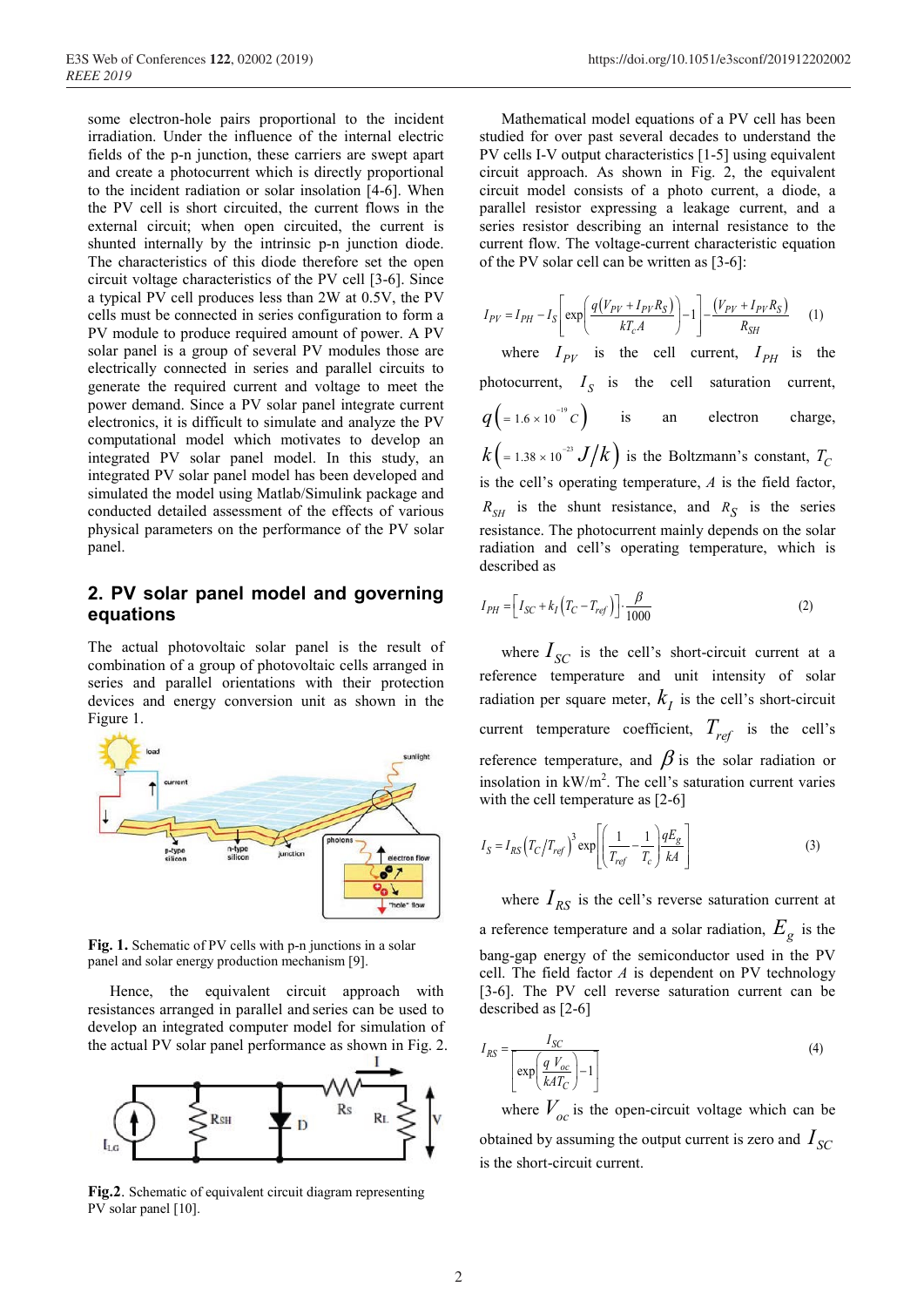If the PV solar panel is made by arranging  $N_p$ number of PV cells in parallel and  $N_s$  number of PV cells in series then the equivalent circuit equation for representing the solar panel's current and voltage characteristics can be written as [2-7].

$$
I_{PV} = N_p I_{PH} - N_p I_S \left[ \exp\left(\frac{q(V_{PV}/N_s + I_{PV} R_S/N_p)}{kT_c A}\right) - 1 \right] - \frac{(N_p V_{PV}/N_s + I_{PV} R_S)}{R_{SH}} \tag{5}
$$

For an ideal PV solar cell, there is no series loss and no leakage to ground, i.e.,  $R_s = 0$  and  $R_{sH} = \infty$ . Furthermore, normally photo current is much larger than the saturation current  $(I_{\rho_H} \gg I_{\rm S}$  and ignoring the small diode and ground-leakage currents under zeroterminal voltage, then the short-circuit current  $I_{SC}$  is approximately equal to the photocurrent  $I_{PH}$ , i.e.,  $I_{\scriptscriptstyle{PH}} = I_{\scriptscriptstyle{SC}}$ . The maximum power of the PV cell can be expressed as

$$
FF = \frac{P_{\text{max}}}{V_{oc} \cdot I_{SC}} = \frac{V_{\text{max}} \cdot I_{\text{max}}}{V_{oc} \cdot I_{SC}} \tag{7}
$$

$$
P_{\text{max}} = V_{\text{max}} \cdot I_{\text{max}} = FF \cdot V_{oc} \cdot I_{SC}
$$
 (6)

where  $V_{\text{max}}$  and  $I_{\text{max}}$  are the terminal voltage and output current of the PV cell at maximum power point and FF is the cell fill factor which is a measure of the cell quality. The PV cell's efficiency can then be calculated as

$$
\eta = \frac{P_{\text{max}}}{P_{in}} = \frac{V_{\text{max}} \cdot I_{\text{max}}}{A_{\text{area}} \cdot G_{in}} \tag{8}
$$

where  $G_{i n}$  is the solar radiation flux occurs on the PV cell.

#### **3. Simulation results of PV solar panel and discussions**

In this study, we integrated all the parameters needed to consider in the mathematical model through equations  $(1)-(8)$ .

|  |  | Table 1. RNG-100D Specifications (1kW/m2, 25°C). |  |  |
|--|--|--------------------------------------------------|--|--|
|--|--|--------------------------------------------------|--|--|

| Characteristics                 | Specification |  |
|---------------------------------|---------------|--|
| Maximum Power at STC (Pmax)     | 100W          |  |
| Voltage at Max Power (Vmax)     | 18.9V.        |  |
| Current at Max Power (Imax)     | 5.29A         |  |
| Open circuit voltage (Voc)      | 22.5V         |  |
| Short circuit current (Isc)     | 5.75A         |  |
| Maximum system voltage          | 600VDC        |  |
| Temperature Coefficient of Pmax | $-0.44\%$ /°C |  |

| Temperature Coefficient of Voc               | $-0.30\%$ /°C                      |  |
|----------------------------------------------|------------------------------------|--|
| Temperature Coefficient of Isc (Ki)          | $0.04\%$ <sup>o</sup> C            |  |
| Nominal Operating Cell<br>Temperature (NOCT) | $47\pm2\degree C$                  |  |
| <b>Operating Module Temperature</b>          | $-40^{\circ}$ C to $+80^{\circ}$ C |  |

The integrated mathematical model was simulated using a refined Matlab/Simulink block-diagram program [11]. To simulate and validate the integrated model equations (1)-(8), we used a high performance commercial Renogy RNG-100D [12] 100W monocrystalline PV solar panel. The parametric specifications of the RNG-100D solar panel are shown in Table 1. The specifications given in Table 1 are used to simulate the integrated model using Matlab/Simulink program to study the effect of various model parameters on the characteristics performance of the RNG-100D solar panel.

Figure 3 represents the *I-V* performance curve of a commercially available solar panel, RGN-100D, for different band gap energies. Band gap energy describes jump in potential between a higher and lower electron state. In essence, it is the 'gap' in which no electron states can exist. Thus, for any given semiconductor material, higher and lower electron states differ only by an integer multiple of a constant. That constant, in eV, is a material's band gap energy. In the context of PV cells, a lower band gap energy correlates to a higher short circuit voltage according to equations (1) and (3). As far as performance is concerned, the results in Figure 3 suggest that lower band gaps are ideal, however the limited effect on performance could easily be considered trivial.



**Fig. 3.** *I-V* Curves for diffèrent band gap énergies of RNG-100D solar panel

Figure 4 represents the power output of a commercially available RNG-100D solar panel for different band gap energies. The band gaps' effect on power output is directly proportional to its effect on short circuit voltage, and its effects are noticeably small as can be seen from Fig. 4. This comes as no surprise since equation (6) defines power as the product of voltage and current. Yet again, the results from Fig. 4 suggested that lower bandgaps are ideal although the effect on the solar panel performance remains small.

Figure 5 shows performance curves for different amount of solar radiations/flux intensities on a commercially available RNG-100D solar panel. From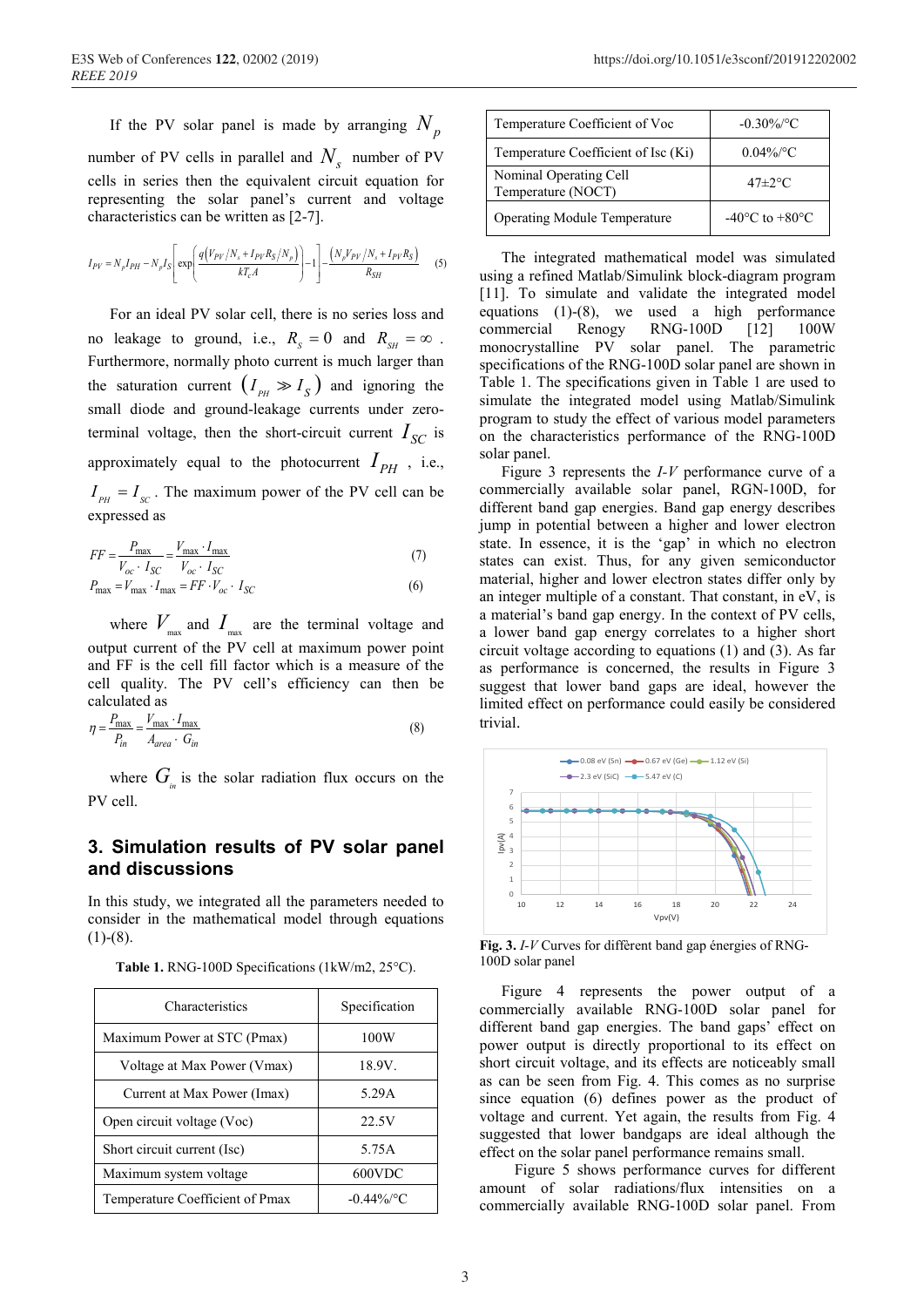Figure 5 it can be seen that the different solar intensities produce the most significant effects on the *I-V* characteristics of the solar panel. This should come as no surprise as sunlight is the 'prime mover' as it were, in PV cells and panels alike. Moreover, equations (1) and (2) affirm this. And as those equations imply, the effect is almost perfectly scalar with the effect seen in an individual PV cell.



**Fig. 4.** *P-V* Curves for different band gap energies of RNG-100D solar panel.



**Fig. 5.** *I-V* Curves for different solar radiations on RNG-100D solar panel.



**Fig. 6.** *P-V* Curves for different Solar Radiations of RNG-100D solar Panel.

Figure 6 represents power curves for different solar radiations for a commercially available RNG-100D solar panel. In accordance with equations (1) and (2), the voltage is unaffected by solar radiation/intensity. Be that as it may, power still suffers as it is a function of current via equation (6). The figure clearly illustrates these predictions.

Figure 7 represents *I-V* performance curves for different temperatures for the commercially available

RNG-100D solar panel. From Figure 7 it can be seen that initially the solar panel produce about 5.9A constant current as voltage increases up to 16V. As voltage increases the current production drops sharply with decreased temperature. Figure 8 represents power curves for different temperatures for a commercially available solar panel. Although current is only marginally increased, the subsequent deficit in voltage has a significant effect on power. From Figure 8 it is noted that the wide variation in maximum power for each temperature. Equations (2) and (3) define this effect. This figure reaffirms the conclusion that temperature has a near identical effect on performance regardless of scale. The effect is as significant as it is consistently observed in other solar panel.







**Fig. 8.** *P-V* Curves for different surface temperature of RNG-100D solar panel.



**Fig. 9.** *I-V* Curves for different series resistances of RNG-100D solar panel.

Figure 9 represents *I-V* performance curves for different series resistances for a commercially available